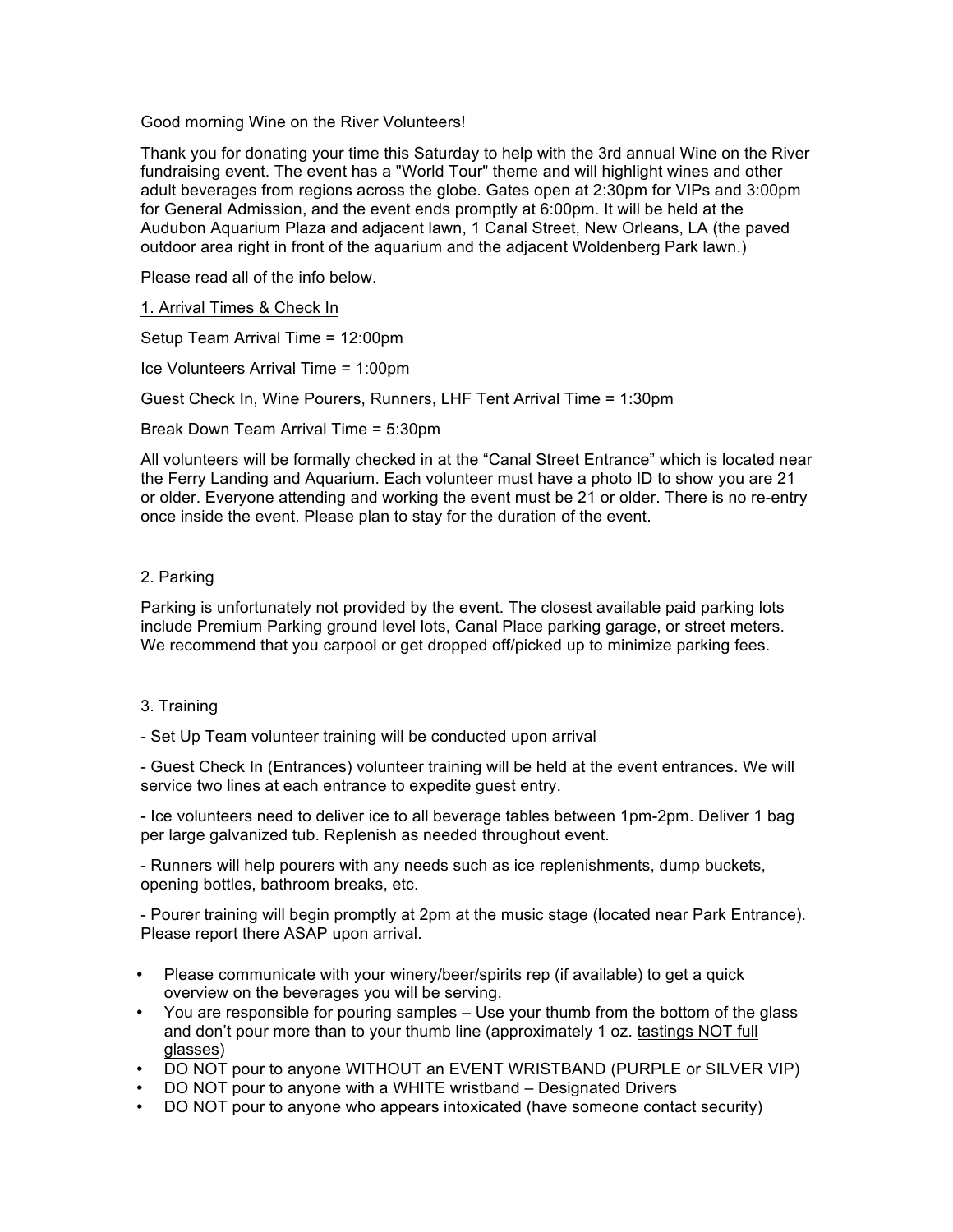- Separate used and unused product and place in product boxes on opposite side of the tents. Someone will come around at 5:30pm to collect ALL unopened product INCLUDING DISPLAY BOTTLES and wine openers.
- STOP POURING AT 5:45pm! ABSOLUTELY NOTHING AFTER 6PM. At 6pm, bring your large galvanized tubs, small galvanized tubs, and any uncollected corkscrews to the nearest entrance to be collected.

## 3. Attire

Dress casual and comfortable. The event is 100% outdoors. The weather will be lovely, but keep in mind that it can be very chilly and breezy by the river and the event is rain or shine. Wear comfortable shoes - you will be on your feet for the entire event.

#### 4. Perks!

Upon arrival, each volunteer will receive an event wristband, Wine on the River apron to wear while working (and keep), a bottle of water and small snack, and a souvenir wine glass. Sampling is allowed, however over indulging will have you immediately removed from the event.

#### 5. Food & Alternative Beverages

There will be food & alternative beverages for sale at the event from local restaurants and caterers. Please be prepared to pay with cash and/or credit card to access food from our wonderful food sponsors.

## 6. Personal Belongings

Please only bring what you can keep on your person. We do not have any secure areas to store personal belongings. We are not responsible for lost or stolen items.

## 7. The Foundation

The Louisiana Hospitality Foundation's mission is to strengthen Louisiana's hospitality industry through support of individuals within the community. We do this by:

- Supporting workforce development programs directly related to our industry
- Providing access to culinary and hospitality education
- Working to ensure a positive perception of Louisiana's hospitality industry

- Providing financial assistance and/or guidance to people in the hospitality industry during times of crisis.

Watch this short video to learn more about the Foundation: https://www.louisianahospitalityfoundation.org/our-story/

## 8. Promotional Support